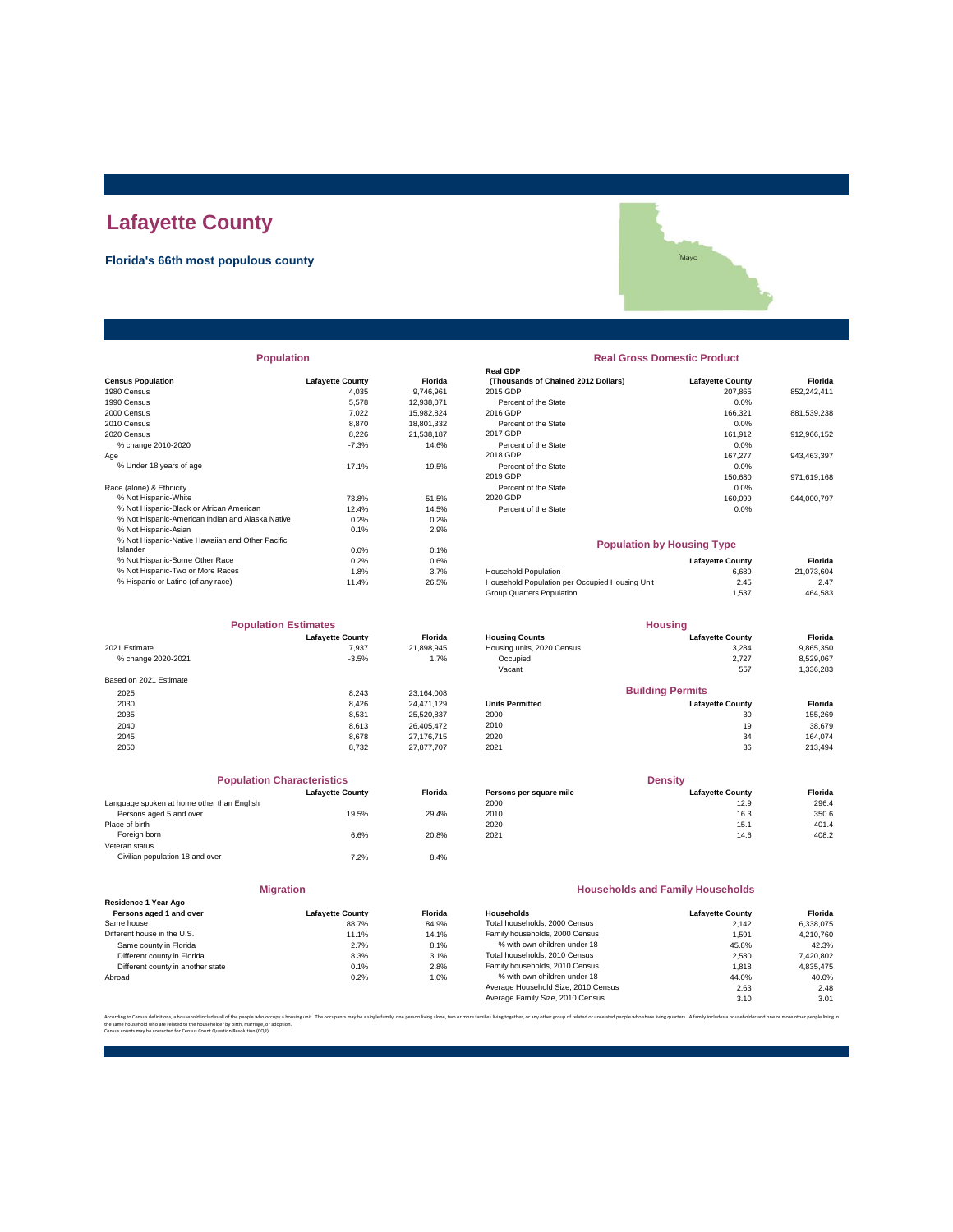#### **Lafayette County**

|                                                                              |                         |                         | <b>Employment and Labor Force</b>                         |                         |                      |
|------------------------------------------------------------------------------|-------------------------|-------------------------|-----------------------------------------------------------|-------------------------|----------------------|
| <b>Establishments</b>                                                        |                         |                         | <b>Establishments</b>                                     |                         |                      |
| 2020                                                                         | <b>Lafayette County</b> | Florida                 | % of All Industries, 2020                                 | <b>Lafayette County</b> | Florida              |
| All industries                                                               | 136                     | 763,854                 | All industries                                            | 136                     | 763,854              |
| Natural Resource & Mining<br>Construction                                    | 21<br>9                 | 5,514<br>77,720         | Natural Resource & Mining<br>Construction                 | 15.4%<br>6.6%           | 0.7%<br>10.2%        |
| Manufacturing                                                                | 6                       | 21,822                  | Manufacturing                                             | 4.4%                    | 2.9%                 |
| Trade, Transportation and Utilities                                          | 32                      | 145,853                 | Trade, Transportation and Utilities                       | 23.5%                   | 19.1%                |
| Information                                                                  | $\overline{2}$          | 13,437                  | Information                                               | 1.5%                    | 1.8%                 |
| <b>Financial Activities</b>                                                  | $\overline{7}$          | 83,911                  | <b>Financial Activities</b>                               | 5.1%                    | 11.0%                |
| Professional & Business Services                                             | 11                      | 187,348                 | Professional & Business Services                          | 8.1%                    | 24.5%                |
| Education & Health Services                                                  | 15                      | 87,764                  | Education & Health Services                               | 11.0%                   | 11.5%                |
| Leisure and Hospitality                                                      | 8                       | 61,008                  | Leisure and Hospitality                                   | 5.9%                    | 8.0%                 |
| <b>Other Services</b>                                                        | $\overline{4}$          | 56,385                  | Other Services                                            | 2.9%                    | 7.4%                 |
| Government                                                                   | 20                      | 5,895                   | Government                                                | 14.7%                   | 0.8%                 |
| <b>Average Annual Employment</b>                                             |                         |                         | <b>Average Annual Wage</b>                                |                         |                      |
| % of All Industries, 2020                                                    | <b>Lafayette County</b> | Florida                 | 2020                                                      | <b>Lafayette County</b> | Florida              |
| All industries                                                               | 1,362                   | 8,453,489               | All industries                                            | \$35,971                | \$55,840             |
| Natural Resource & Mining                                                    | 2.1%                    | 0.8%                    | Natural Resource & Mining                                 | \$30,202                | \$37,710             |
| Construction                                                                 | 5.2%                    | 6.7%                    | Construction                                              | \$29,299                | \$55,840             |
| Manufacturing                                                                | 17.0%                   | 4.5%                    | Manufacturing                                             | \$38,343                | \$66,738             |
| Trade, Transportation and Utilities<br>Information                           | NA<br>3.2%              | 20.6%                   | Trade, Transportation and Utilities<br>Information        | <b>NA</b>               | \$49,342<br>\$93,360 |
| <b>Financial Activities</b>                                                  | 3.4%                    | 1.5%<br>6.9%            | <b>Financial Activities</b>                               | \$39,995<br>\$34,627    | \$84,295             |
| Professional & Business Services                                             | 11.5%                   | 16.1%                   | Professional & Business Services                          | \$25,512                | \$68,218             |
| Education & Health Services                                                  | 4.2%                    | 15.3%                   | Education & Health Services                               | \$16,754                | \$55,099             |
| Leisure and Hospitality                                                      | <b>NA</b>               | 11.9%                   | Leisure and Hospitality                                   | <b>NA</b>               | \$27,694             |
| <b>Other Services</b>                                                        | <b>NA</b>               | 3.0%                    | Other Services                                            | <b>NA</b>               | \$41,131             |
| Government                                                                   | 42.3%                   | 12.5%                   | Government                                                | \$41,821                | \$58,821             |
| Industries may not add to the total due to confidentiality and unclassified. |                         |                         |                                                           |                         |                      |
| Labor Force as Percent of Population                                         |                         |                         |                                                           |                         |                      |
| Aged 18 and Older                                                            | <b>Lafayette County</b> | Florida                 | <b>Unemployment Rate</b>                                  | <b>Lafayette County</b> | Florida              |
| 2000                                                                         | 49.9%                   | 64.2%                   | 2000                                                      | 4.1%                    | 3.8%                 |
| 2010                                                                         | 47.7%                   | 61.8%                   | 2010                                                      | 7.0%                    | 10.8%                |
| 2020                                                                         | 40.3%                   | 58.6%                   | 2020                                                      | 4.7%                    | 8.2%                 |
| 2021                                                                         | 39.7%                   | 59.0%                   | 2021                                                      | 4.0%                    | 4.6%                 |
|                                                                              |                         |                         | <b>Income and Financial Health</b>                        |                         |                      |
| Personal Income (\$000s)                                                     | <b>Lafayette County</b> | Florida                 | Per Capita Personal Income                                | <b>Lafayette County</b> | Florida              |
| 2000                                                                         | \$108,277               | \$472,851,789           | 2000                                                      | \$15,444                | \$29,466             |
| 2010                                                                         | \$174,037               | \$732,457,478           | 2010                                                      | \$19,757                | \$38,865             |
| 2011                                                                         | \$185,272               | \$771,409,454           | 2011                                                      | \$21,051                | \$40,482             |
| % change 2010-11                                                             | 6.5%                    | 5.3%                    | % change 2010-11                                          | 6.5%                    | 4.2%<br>\$41,475     |
| 2012<br>% change 2011-12                                                     | \$191,573<br>3.4%       | \$800,551,723<br>3.8%   | 2012<br>% change 2011-12                                  | \$21,792<br>3.5%        | 2.5%                 |
| 2013                                                                         | \$196,214               | \$802,975,701           | 2013                                                      | \$22,249                | \$41,069             |
| % change 2012-13                                                             | 2.4%                    | 0.3%                    | % change 2012-13                                          | 2.1%                    | $-1.0%$              |
| 2014                                                                         | \$218,276               | \$861,412,339           | 2014                                                      | \$24,636                | \$43,388             |
| % change 2013-14                                                             | 11.2%                   | 7.3%                    | % change 2013-14                                          | 10.7%                   | 5.6%                 |
| 2015                                                                         | \$227,474               | \$919,834,894           | 2015                                                      | \$26,080                | \$45,493             |
| % change 2014-15                                                             | 4.2%                    | 6.8%                    | % change 2014-15                                          | 5.9%                    | 4.9%                 |
| 2016                                                                         | \$201,541               | \$954,069,719           | 2016                                                      | \$23,007                | \$46,253             |
| % change 2015-16                                                             | $-11.4%$                | 3.7%                    | % change 2015-16                                          | $-11.8%$                | 1.7%                 |
| 2017                                                                         | \$212,039               | \$1,023,131,116         | 2017                                                      | \$24,647                | \$48,774             |
| % change 2016-17                                                             | 5.2%                    | 7.2%                    | % change 2016-17                                          | 7.1%                    | 5.5%                 |
| 2018                                                                         | \$212,853               | \$1,087,188,628         | 2018                                                      | \$24,610                | \$51,150             |
| % change 2017-18                                                             | 0.4%                    | 6.3%                    | % change 2017-18                                          | $-0.2%$                 | 4.9%                 |
| 2019<br>% change 2018-19                                                     | \$226,436               | \$1,139,799,293         | 2019<br>% change 2018-19                                  | \$27,008                | \$53,034             |
| 2020                                                                         | 6.4%<br>\$254,730       | 4.8%<br>\$1,209,995,921 | 2020                                                      | 9.7%<br>\$30,032        | 3.7%<br>\$55,675     |
| % change 2019-20                                                             | 12.5%                   | 6.2%                    | % change 2019-20                                          | 11.2%                   | 5.0%                 |
|                                                                              |                         |                         |                                                           |                         |                      |
| Earnings by Place of Work (\$000s)                                           |                         |                         | <b>Median Income</b>                                      |                         |                      |
| 2000                                                                         | \$63,743                | \$308,751,767           | Median Household Income                                   | \$51,734                | \$57,703             |
| 2010                                                                         | \$82,700                | \$438,983,914           | Median Family Income                                      | \$53,625                | \$69,670             |
| 2011<br>% change 2010-11                                                     | \$83,988                | \$450,498,606           | Percent in Poverty, 2020                                  |                         |                      |
| 2012                                                                         | 1.6%<br>\$90,056        | 2.6%<br>\$468,410,475   | All ages in poverty                                       | 20.7%                   | 12.4%                |
| % change 2011-12                                                             | 7.2%                    | 4.0%                    | Under age 18 in poverty                                   | 27.7%                   | 17.2%                |
| 2013                                                                         | \$90,319                | \$482,898,301           | Related children age 5-17 in families in poverty          | 23.5%                   | 16.5%                |
| % change 2012-13                                                             | 0.3%                    | 3.1%                    |                                                           |                         |                      |
| 2014                                                                         | \$104,240               | \$512,375,290           | <b>Personal Bankruptcy Filing Rate</b>                    |                         |                      |
| % change 2013-14                                                             | 15.4%                   | 6.1%                    | (per 1,000 population)                                    | <b>Lafayette County</b> | Florida              |
| 2015                                                                         | \$111,228               | \$544,408,719           | 12-Month Period Ending December 31, 2020                  | 0.61                    | 1.66                 |
| % change 2014-15                                                             | 6.7%                    | 6.3%                    | 12-Month Period Ending December 31, 2021                  | 0.50                    | 1.38                 |
| 2016                                                                         | \$83,026                | \$569,769,284           | State Rank                                                | 61                      | <b>NA</b>            |
| % change 2015-16                                                             | $-25.4%$                | 4.7%                    | NonBusiness Chapter 7 & Chapter 13                        |                         |                      |
| 2017                                                                         | \$89,557                | \$603,668,170           |                                                           |                         |                      |
| % change 2016-17                                                             | 7.9%                    | 5.9%                    | Workers Aged 16 and Over                                  | <b>Lafayette County</b> | Florida              |
| 2018                                                                         | \$86,637                | \$639,620,451           | Place of Work in Florida                                  |                         |                      |
| % change 2017-18                                                             | $-3.3%$                 | 6.0%                    | Worked outside county of residence<br>Travel Time to Work | 37.5%                   | 18.1%                |
| 2019<br>% change 2018-19                                                     | \$86,662                | \$671,553,148           |                                                           |                         | 27.9                 |
| 2020                                                                         | 0.0%<br>\$101,095       | 5.0%<br>\$688,764,753   | Mean travel time to work (minutes)                        | 24.5                    |                      |
| % change 2019-20                                                             | 16.7%                   | 2.6%                    |                                                           |                         |                      |